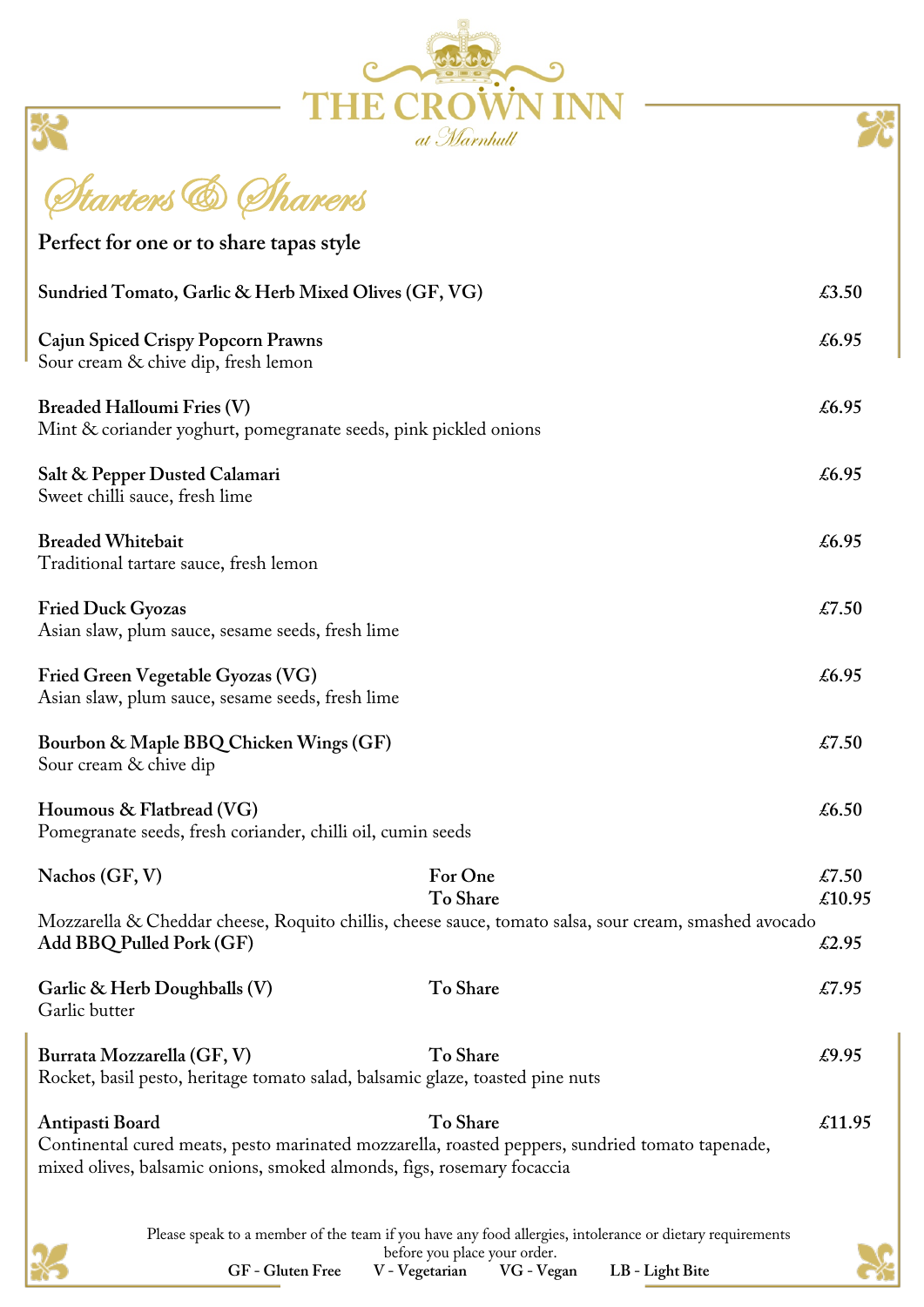| at Marnhull                                                                                                                                                                                                                                                                                      |                          |
|--------------------------------------------------------------------------------------------------------------------------------------------------------------------------------------------------------------------------------------------------------------------------------------------------|--------------------------|
|                                                                                                                                                                                                                                                                                                  |                          |
| Greek Salad (GF, V)<br>Sundried tomato, garlic & herb olives, feta cheese, pomegranate seeds, red onion,<br>cucumber, cherry tomatoes, mixed leaves, balsamic vinaigrette                                                                                                                        | £13.95                   |
| Goat's Cheese, Fig & Prosciutto Salad (GF)<br>Mixed leaves, walnuts, house dressing, balsamic glaze                                                                                                                                                                                              | £14.95                   |
| Smoked Salmon, Prawn & Avocado Salad (GF)<br>Cucumber, cherry tomatoes, mixed leaves, lemon, Marie Rose sauce                                                                                                                                                                                    | £14.95                   |
| Thai Spiced Superfood Salad (VG)<br>Asian slaw, pomegranate seeds, giant couscous, bulgar wheat, black lentils, butternut squash,<br>red peppers, brown linseed, curly kale, pink pickled onions, soy & ginger dressing, lime<br><b>Add Grilled Chicken Breast</b><br>Add Teriyaki Salmon Fillet | £12.95<br>£3.50<br>£4.50 |
| Chicken, Bacon & Avocado Salad<br>Mixed leaves, cherry tomatoes, cucumber, Parmesan cheese, garlic & herb croutons,<br>crispy onions, ranch dressing                                                                                                                                             | £14.95                   |
| <i>Flathread</i>                                                                                                                                                                                                                                                                                 |                          |
| All our focaccia style flatbreads are hand stretched & stone baked                                                                                                                                                                                                                               |                          |
| Chicken & Chorizo Flatbread<br>Tomato & oregano sauce, Roquito chillis, Mozzarella & Cheddar cheese, crispy onions,<br>rocket, garlic aioli                                                                                                                                                      | £12.95                   |
| Antipasti Flatbread<br>Selection of continental cured meats, tomato & oregano sauce, Mozzarella & Cheddar cheese,<br>rocket, basil pesto                                                                                                                                                         | £13.95                   |
| Margherita Flatbread (V)<br>Tomato & oregano sauce, pesto marinated Buffalo Mozzarella, rocket, basil pesto                                                                                                                                                                                      | £11.95                   |
| Goat's Cheese & Caramelised Red Onion Flatbread (V)<br>White sauce, rocket, balsamic glaze                                                                                                                                                                                                       | £12.95                   |

Please speak to a member of the team if you have any food allergies, intolerance or dietary requirements before you place your order.



**GF - Gluten Free V - Vegetarian VG - Vegan LB - Light Bite**

- 
- 

SK)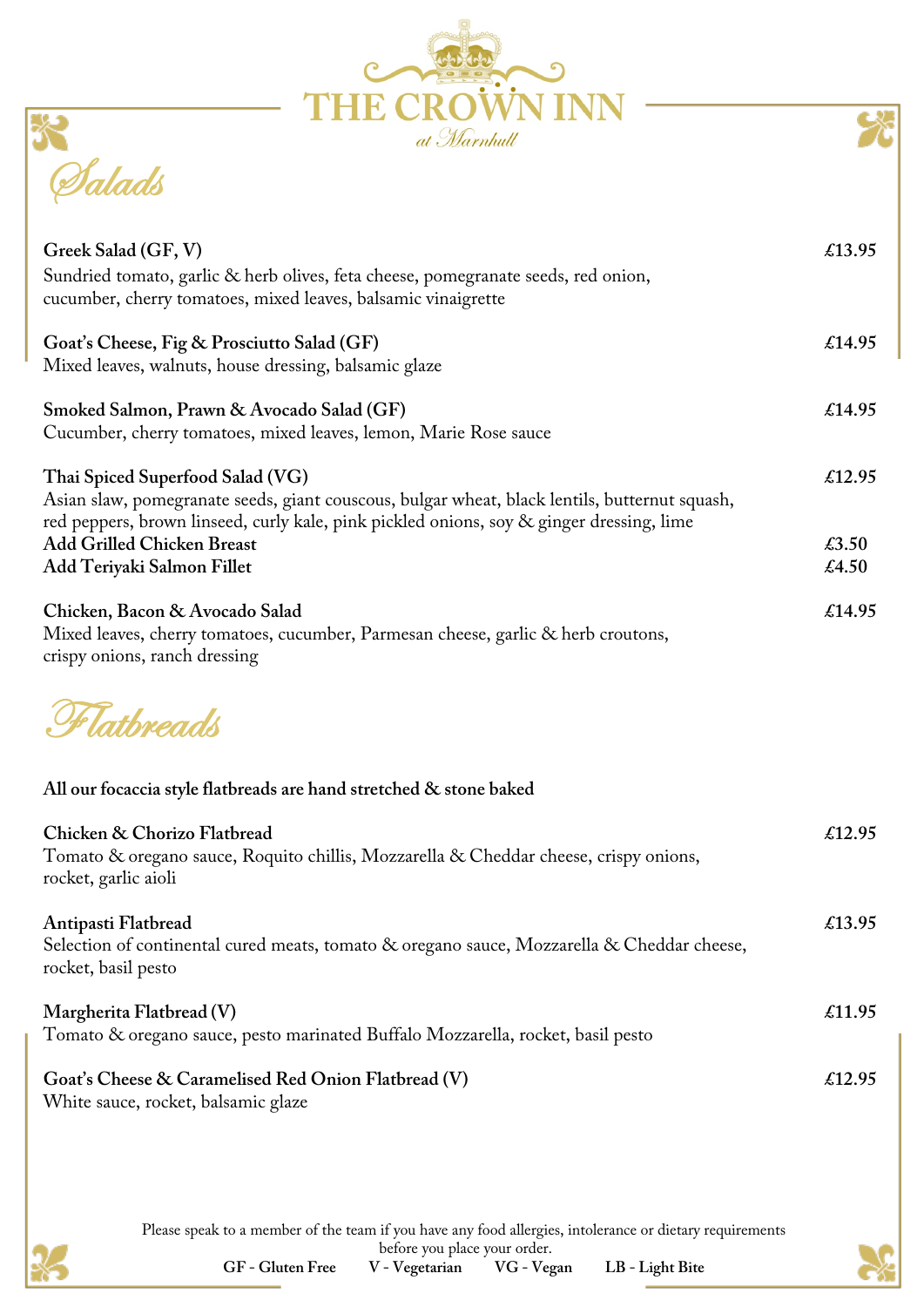| <b>THE CROWN INN</b><br>at Marnhull |
|-------------------------------------|

| Classics |  |
|----------|--|

| Hunter's Chicken (GF)<br>Chicken breast, bacon, BBQ relish, Cheddar cheese, triple cooked chunky chips,<br>dressed salad                                                                     |           | £14.95 |
|----------------------------------------------------------------------------------------------------------------------------------------------------------------------------------------------|-----------|--------|
| Honey Roast Ham, Egg & Chips (GF)<br>Free-range fried eggs, triple cooked chunky chips, garden peas                                                                                          | LB £9.95  | £12.95 |
| <b>Beef Lasagne</b><br>Garlic bread, dressed salad                                                                                                                                           | LB £9.95  | £13.95 |
| Roasted Mediterranean Vegetable Lasagne (V)<br>Garlic bread, dressed salad                                                                                                                   | LB £9.95  | £13.95 |
| Wholetail Scampi<br>Triple cooked chunky chips, garden peas, traditional tartare sauce, fresh lemon                                                                                          | LB £9.95  | £12.95 |
| Badger Ale Battered Cod & Chips<br>A choice of garden peas or mushy peas, triple cooked chunky chips,<br>traditional tartare sauce, fresh lemon<br>Gluten free batter available upon request | LB £11.95 | £14.95 |
| Today's Curry<br>Basmati rice, naan bread, poppadum, onion bhaji, mango chutney, mint yoghurt                                                                                                |           | £14.95 |
| Thai Red Vegetable Curry (VG)<br>Basmati rice, naan bread                                                                                                                                    |           | £13.50 |
| Liver & Bacon (GF)<br>Mashed potato, caramelised onion gravy, seasonal vegetables                                                                                                            | LB £9.95  | £12.95 |

Please speak to a member of the team if you have any food allergies, intolerance, or dietary requirements before you place your order.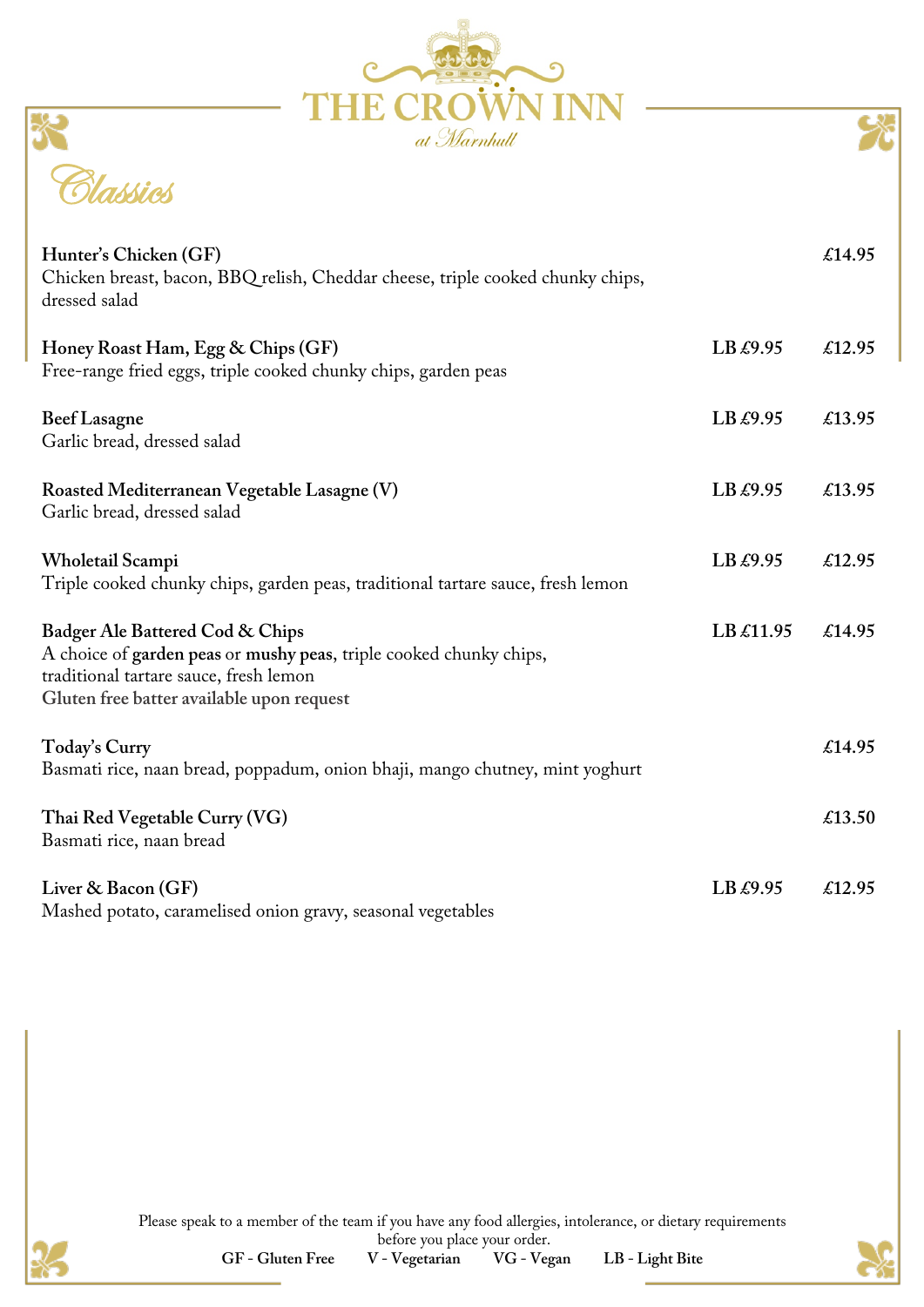

nature Dishes

| 'Crown' Pie Wedge                                                                                                                                 | LB £10.95 | £13.95 |
|---------------------------------------------------------------------------------------------------------------------------------------------------|-----------|--------|
| Our signature homemade pies                                                                                                                       |           |        |
| Choose from:                                                                                                                                      |           |        |
| Turkey, Ham & Leek                                                                                                                                |           |        |
| Steak & Badger Ale                                                                                                                                |           |        |
| Served with a choice of new potatoes, mashed potato or triple cooked chunky chips, seasonal vegetables & a<br>choice of gravy or white wine sauce |           |        |
| Cauliflower, Broccoli & Stilton Pot Pie (V)<br>Mashed potato, seasonal vegetables                                                                 |           | £12.95 |
| Mediterranean Vegetable Tart (VG)<br>New potatoes, dressed salad, vegan slaw                                                                      |           | £12.95 |
| King Prawn, Chorizo & Chilli Linguine<br>Garlic, chilli & white wine cream sauce, rosemary focaccia, rocket, fresh lemon                          |           | £16.95 |
| Teriyaki Salmon Bowl (GF)<br>Basmati rice, Asian vegetables, sesame seeds, soy & ginger dressing, fresh lime                                      |           | £16.95 |
| Cod & Prawn Thai Fishcakes (GF)<br>New potatoes, sweet chilli sauce, Asian slaw                                                                   | LB £10.95 | £14.95 |
| Katsu Breaded Chicken<br>Katsu sauce, basmati rice, spring onion, coriander, Asian slaw                                                           |           | £14.95 |

Sides

| Triple Cooked Chunky Chips (GF, VG) | $\pounds3.50$ | Mac & Cheese $(V)$                | $\text{\pounds}4.95$ |
|-------------------------------------|---------------|-----------------------------------|----------------------|
| Add Cheddar Cheese (GF, V)          | £1.00         | Beer Battered Onion Rings (V)     | £3.95                |
| Garlic Ciabatta (V)                 | $\pounds3.50$ | Homemade Slaw (GF, VG)            | $\pounds2.95$        |
| Add Cheddar Cheese (V)              | £1.00         | Seasonal Vegetables (GF, VG)      | £2.95                |
| Skinny Fries (GF, VG)               | $\pounds3.50$ | Dressed Side Salad (GF, VG)       | $\pounds3.25$        |
| <b>Sweet Potato Fries (VG)</b>      | £3.95         | White or Brown Bread & Butter (V) | £1.95                |





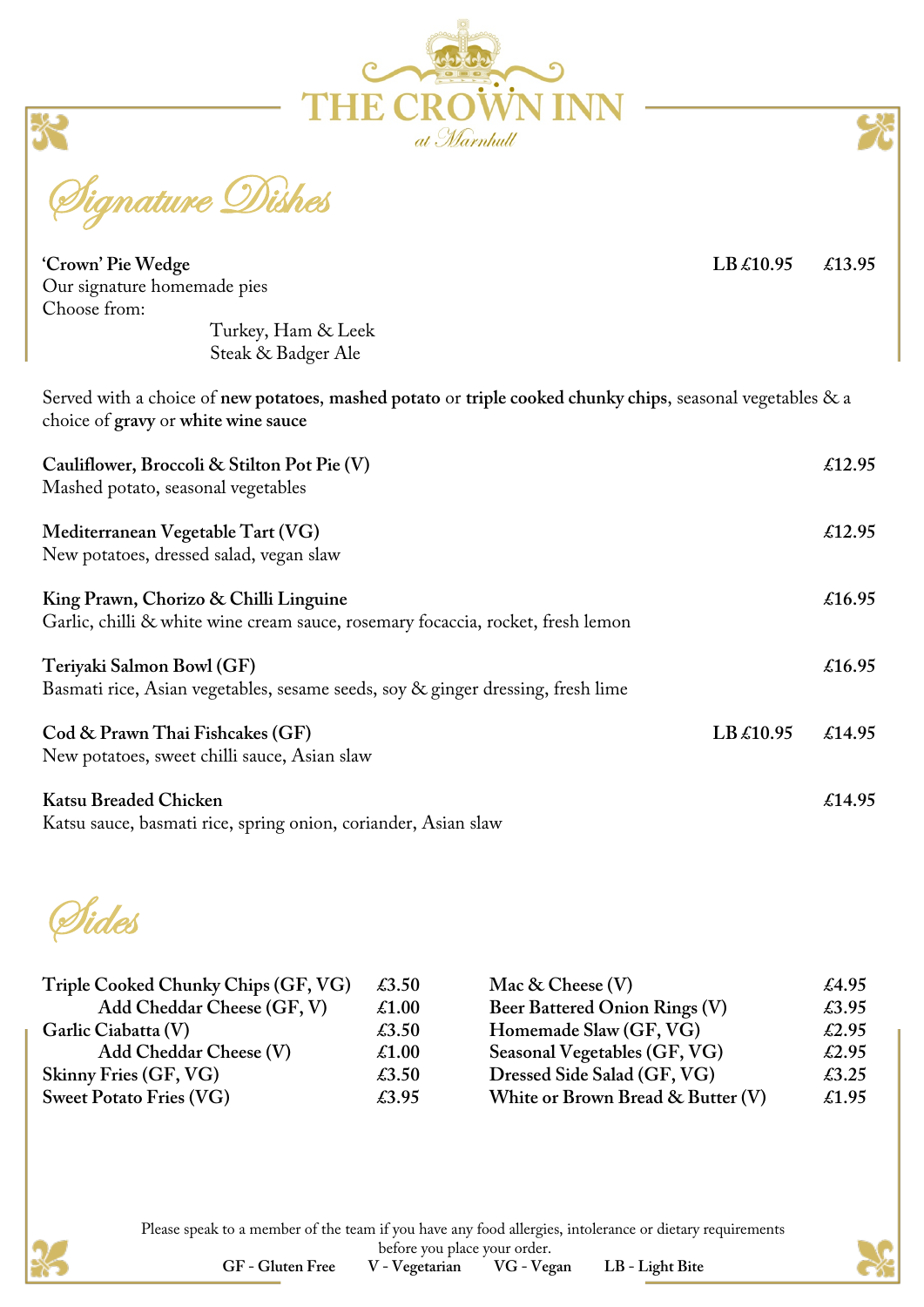



Grills & Burgers

炎

| All of our meat is sourced from local butchers, Thorner's of Somerset, so you can enjoy locally-produced<br>products, such as grass-fed 28-day aged beef, free range pork and English lamb, along with sausages and<br>burgers handmade less than an hour away. |                                  |
|-----------------------------------------------------------------------------------------------------------------------------------------------------------------------------------------------------------------------------------------------------------------|----------------------------------|
| 80z Flat Iron Steak (GF)<br>Skinny fries, dressed salad, garlic butter                                                                                                                                                                                          | £14.95                           |
| <b>8oz Sirloin Steak</b><br>Triple cooked chunky chips, beer-battered onion rings, grilled tomato, Portobello mushroom,<br>dressed salad                                                                                                                        | £20.95                           |
| 10oz Rump Steak<br>Triple cooked chunky chips, beer-battered onion rings, grilled tomato, Portobello mushroom,<br>dressed salad                                                                                                                                 | £18.95                           |
| 10oz Gammon Steak (GF)<br>Tripled cooked chunky chips, free-range fried egg, grilled pineapple, dressed salad                                                                                                                                                   | £15.95                           |
| <b>Mixed Grill</b><br>4oz rump steak, 4oz gammon steak, pork sausage, lamb chop & pork chop, triple cooked chunky chips,<br>beer-battered onion rings, free-range fried egg, grilled tomato, Portobello mushroom, dressed salad                                 | £24.95                           |
| Fancy a Surf & Turf? Add to your steak!<br>6x Cajun Spiced Crispy Prawns<br>6x Wholetail Breaded Scampi                                                                                                                                                         | £2.50<br>£2.95                   |
| Peppercorn, Diane, Béarnaise, Stilton or Chimichurri<br><b>Steak Sauces (GF)</b>                                                                                                                                                                                | £2.95                            |
| The 'Crown' Beef Burger<br>Monterey Jack cheese & bacon, shredded lettuce, garlic mayonnaise, brioche style bun,<br>skinny fries, tomato relish, slaw                                                                                                           | £14.95                           |
| The BBQ Pulled Pork Burger Stack<br>Monterey Jack cheese & bacon, shredded lettuce, garlic mayonnaise, brioche style bun,<br>beer battered onion rings, skinny fries, tomato relish, slaw                                                                       | £17.95                           |
| The Piri Piri Chicken Burger<br>Grilled halloumi, smashed avocado, shredded lettuce, brioche style bun, skinny fries,<br>piri piri sauce, slaw                                                                                                                  | £14.95                           |
| The Thai Vegetable Burger (VG)<br>Shredded lettuce, brioche style bun, skinny fries, sweet chilli sauce & Asian slaw                                                                                                                                            | £13.95                           |
| <b>Extra Burger Toppings</b><br>Fried Egg (GF, V), Bacon (GF), Monterey Jack Cheese (GF, V), Stilton (V)<br>Beer Battered Onion Rings (V), Smashed Avocado (GF, VG), Halloumi Cheese (GF, V)<br><b>BBQ Pulled Pork (GF)</b><br>Beef Patty (GF)                  | £1.00<br>£1.95<br>£2.95<br>£3.50 |
| Please speak to a member of the team if you have any food allergies, intolerance or dietary requirements<br>before you place your order.<br>LB - Light Bite<br>GF - Gluten Free<br>V - Vegetarian<br>VG - Vegan                                                 |                                  |